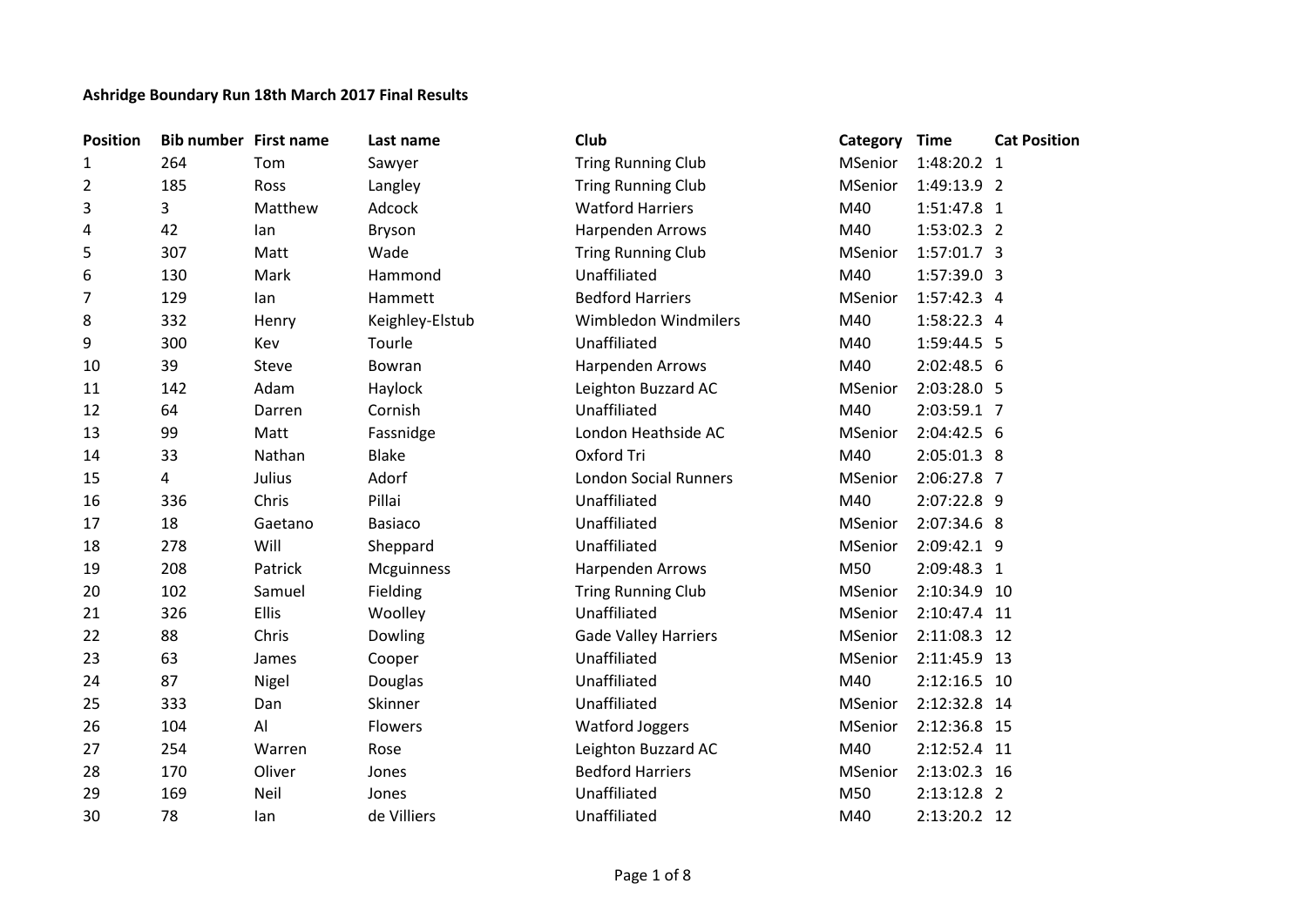| <b>Position</b> | <b>Bib number</b> First name |             | Last name        | <b>Club</b>                    | Category       | <b>Time</b>   | <b>Cat Position</b> |
|-----------------|------------------------------|-------------|------------------|--------------------------------|----------------|---------------|---------------------|
| 31              | 56                           | <b>Nick</b> | Clay             | Leighton Buzzard AC            | M50            | $2:13:39.2$ 3 |                     |
| 32              | 61                           | Simon       | Cook             | Unaffiliated                   | M40            | 2:14:20.8 13  |                     |
| 33              | 32                           | James       | <b>Birnie</b>    | <b>Gade Valley Harriers</b>    | M40            | 2:14:26.4 14  |                     |
| 34              | 334                          | Mark        | Harber           | Unaffiliated                   | M40            | 2:14:35.0 15  |                     |
| 35              | 229                          | Mark        | Patterson        | VC10                           | M40            | 2:14:35.7 16  |                     |
| 36              | 248                          | Marvin      | Reynolds         | Unaffiliated                   | <b>MSenior</b> | 2:14:37.7 17  |                     |
| 37              | 81                           | Paul        | Denby            | Unaffiliated                   | M40            | 2:14:41.7 17  |                     |
| 38              | 125                          | Campbell    | Hall             | Unaffiliated                   | M40            | 2:14:45.0 18  |                     |
| 39              | 163                          | Robert      | Jamieson         | Unaffiliated                   | MSenior        | 2:14:55.4 18  |                     |
| 40              | 16                           | David       | Barr             | Unaffiliated                   | M40            | 2:15:08.2 19  |                     |
| 41              | 224                          | Zac         | O'Neil           | Wellingborough and District AC | MSenior        | 2:16:03.9 19  |                     |
| 42              | 276                          | Simon       | Shaw             | Unaffiliated                   | M40            | 2:16:11.7 20  |                     |
| 43              | 154                          | Martin      | Hopcroft         | <b>Tring Running Club</b>      | M50            | 2:16:14.7 4   |                     |
| 44              | 191                          | Mike        | Lemon            | <b>Bearbrook RC</b>            | M50            | 2:16:47.3 5   |                     |
| 45              | 135                          | Kevin       | Harding          | <b>Tring Running Club</b>      | M50            | 2:16:56.5 6   |                     |
| 46              | 145                          | Lynda       | Hembury          | <b>Tring Running Club</b>      | F60            | 2:17:04.8 1   |                     |
| 47              | 48                           | Jim         | <b>Buttleman</b> | Leighton Fun Runners           | M50            | 2:17:20.2 7   |                     |
| 48              | 70                           | Jonathan    | Davies           | <b>Datchet Dashers</b>         | M40            | 2:17:38.4 21  |                     |
| 49              | 302                          | Angela      | Trussler         | <b>Watford Harriers</b>        | FSenior        | $2:18:10.1$ 1 |                     |
| 50              | 173                          | Simon       | Kennedy          | Unaffiliated                   | M40            | 2:18:13.1 22  |                     |
| 51              | 290                          | Tony        | Stewart          | Unaffiliated                   | M50            | 2:18:27.6 8   |                     |
| 52              | 226                          | David       | Parfitt          | Unaffiliated                   | M40            | 2:18:30.0 23  |                     |
| 53              | 82                           | Rachel      | Dench            | Unaffiliated                   | FSenior        | 2:19:09.3 2   |                     |
| 54              | 93                           | Paul        | Edwards          | <b>Watford Harriers</b>        | M50            | 2:19:09.9 9   |                     |
| 55              | 144                          | Andy        | Headley          | Unaffiliated                   | M40            | 2:19:13.9 24  |                     |
| 56              | 100                          | Paul        | Fenn             | Unaffiliated                   | <b>MSenior</b> | 2:19:15.4 20  |                     |
| 57              | 80                           | David       | Demmery          | Unaffiliated                   | M50            | 2:19:37.5 10  |                     |
| 58              | 305                          | Hannah      | Turnet           | Harpenden Arrows               | FSenior        | 2:19:46.1 3   |                     |
| 59              | 62                           | Stuart      | Cooke            | <b>Team Trident</b>            | <b>MSenior</b> | 2:20:35.5 21  |                     |
| 60              | 13                           | Dominic     | <b>Bailey</b>    | Unaffiliated                   | M40            | 2:20:44.0 25  |                     |
| 61              | $\overline{7}$               | Verity      | Allsopp          | Leighton Fun Runners           | FSenior        | 2:20:55.8 4   |                     |
| 62              | 166                          | Alison      | Jessopp          | <b>Datchet Dashers</b>         | F40            | 2:21:57.0 1   |                     |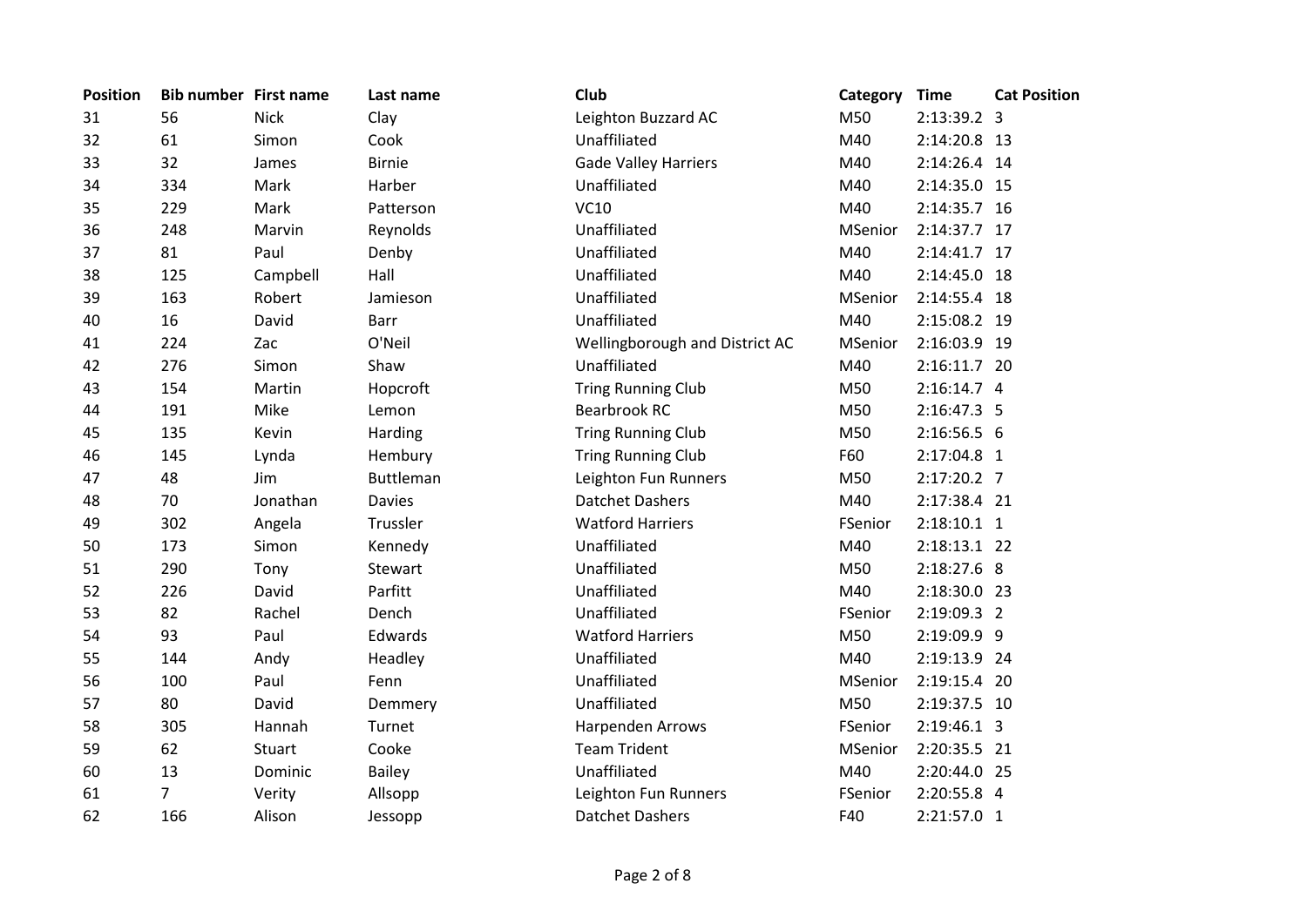| <b>Position</b> | <b>Bib number</b> First name |                | Last name       | Club                                     | Category       | <b>Time</b>  | <b>Cat Position</b> |
|-----------------|------------------------------|----------------|-----------------|------------------------------------------|----------------|--------------|---------------------|
| 63              | 131                          | <b>Neville</b> | Hanks           | Unaffiliated                             | <b>MSenior</b> | 2:22:29.4    | 22                  |
| 64              | 329                          | Dominic        | Veal            | Unaffiliated                             | M40            | 2:22:55.1 26 |                     |
| 65              | 140                          | Robert         | Harrison        | Unaffiliated                             | <b>MSenior</b> | 2:22:55.8 23 |                     |
| 66              | $\mathbf{1}$                 | Chris          | Adams           | New Leaf Plumbing & Heating              | <b>MSenior</b> | 2:23:41.1 24 |                     |
| 67              | 284                          | Gary           | Sparkes         | <b>Bearbrook Running Club</b>            | M50            | 2:23:45.0 11 |                     |
| 68              | 198                          | Alison         | Macmaster       | Unaffiliated                             | F40            | 2:24:50.3 2  |                     |
| 69              | 44                           | David          | <b>Burne</b>    | Unaffiliated                             | <b>MSenior</b> | 2:24:59.9 25 |                     |
| 70              | 275                          | Peter          | Sharpe          | Unaffiliated                             | <b>MSenior</b> | 2:25:11.4 26 |                     |
| 71              | 17                           | Mike           | <b>Bartlett</b> | Unaffiliated                             | M40            | 2:25:30.7 27 |                     |
| 72              | 174                          | Laurence       | Kiddle          | Unaffiliated                             | M40            | 2:25:38.7 28 |                     |
| 73              | 221                          | Chris          | Newnham         | Ampthill & Flitwick Flyers               | M50            | 2:25:58.4 12 |                     |
| 74              | 118                          | Patrick        | Green           | St albans Striders                       | M40            | 2:25:59.5 29 |                     |
| 75              | 58                           | Michael        | Cloy            | Unaffiliated                             | <b>MSenior</b> | 2:26:00.7 27 |                     |
| 76              | 85                           | Scott          | Desborough      | Unaffiliated                             | M50            | 2:26:01.5 13 |                     |
| 77              | 255                          | Cameron        | Ross            | Unaffiliated                             | M40            | 2:26:45.0 30 |                     |
| 78              | 295                          | James          | Terry           | Wellingborough and District AC           | M40            | 2:27:01.8 31 |                     |
| 79              | 182                          | Victor         | Lamarque        | Unaffiliated                             | <b>MSenior</b> | 2:27:11.9 28 |                     |
| 80              | 101                          | Kevin          | Fielding        | <b>Tring Running Club</b>                | M40            | 2:27:28.1 32 |                     |
| 81              | 195                          | John           | Luck            | Unaffiliated                             | M50            | 2:27:36.5 14 |                     |
| 82              | 250                          | David          | Rhodes          | Hertfordshire Constabulary CHAOS cli M50 |                | 2:27:37.0 15 |                     |
| 83              | 223                          | Gabor          | <b>Nyers</b>    | Unaffiliated                             | M40            | 2:27:45.5 33 |                     |
| 84              | 113                          | Alan           | Goodhand        | Unaffiliated                             | <b>MSenior</b> | 2:27:49.2 29 |                     |
| 85              | 24                           | Katharine      | Baxter          | Wellingborough and District AC           | FSenior        | 2:28:13.5 5  |                     |
| 86              | 134                          | Alison         | Harding         | <b>Tring Running Club</b>                | F50            | 2:29:07.6 1  |                     |
| 87              | 303                          | Helen          | Tullie          | <b>Tring Running Club</b>                | F40            | 2:29:12.0 3  |                     |
| 88              | 230                          | Cameron        | Pearce          | Unaffiliated                             | <b>MSenior</b> | 2:30:01.6 30 |                     |
| 89              | 50                           | Jon            | Chandler        | London Orienteerking Klubb               | M50            | 2:30:12.2 16 |                     |
| 90              | 199                          | John           | Manning         | <b>Tring Running Club</b>                | M60            | 2:30:15.2 1  |                     |
| 91              | 90                           | Paul           | Doyle           | Unaffiliated                             | M40            | 2:30:42.7 34 |                     |
| 92              | 137                          | Robert         | Harman          | <b>Shires Triers</b>                     | <b>MSenior</b> | 2:30:58.0 31 |                     |
| 93              | 148                          | Graham         | Hill            | Unaffiliated                             | <b>MSenior</b> | 2:30:59.1 32 |                     |
| 94              | 337                          | Oli            | Lacigova        | <b>Team Trident</b>                      | FSenior        | 2:31:16.4 6  |                     |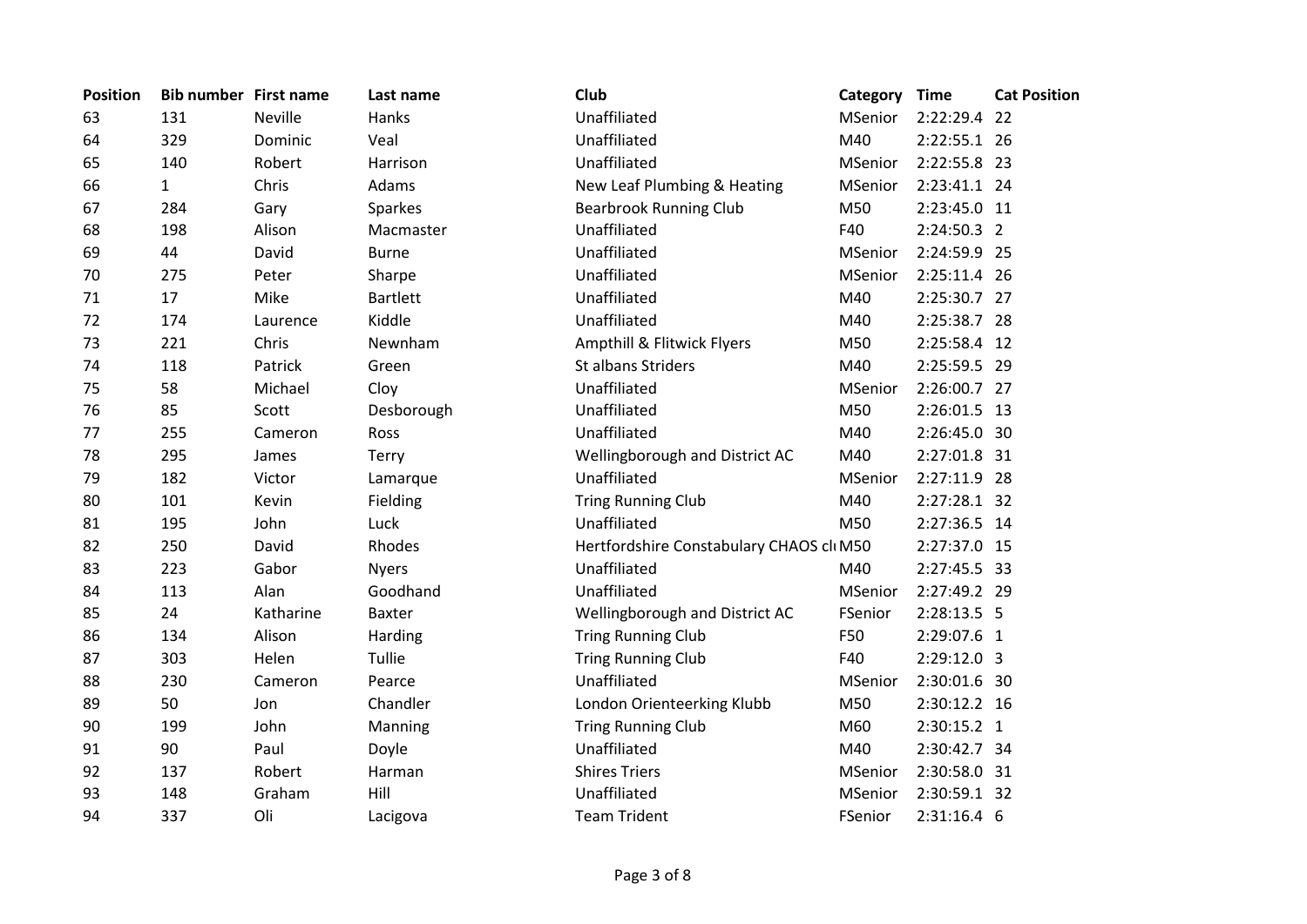| <b>Position</b> | <b>Bib number</b> First name |              | Last name     | Club                       | Category       | <b>Time</b>  | <b>Cat Position</b> |
|-----------------|------------------------------|--------------|---------------|----------------------------|----------------|--------------|---------------------|
| 95              | 120                          | Christopher  | Grimmette     | <b>Shires Triers</b>       | M50            | 2:31:21.1    | 17                  |
| 96              | 76                           | Peter        | Dawes         | Unaffiliated               | M50            | 2:31:29.2 18 |                     |
| 97              | 274                          | Katy         | Sharp         | Unaffiliated               | FSenior        | 2:31:32.2 7  |                     |
| 98              | 108                          | Richard      | Friend        | Unaffiliated               | M40            | 2:32:09.4 35 |                     |
| 99              | 53                           | Martin       | Cheesbrough   | Unaffiliated               | M40            | 2:32:09.9 36 |                     |
| 100             | 217                          | Andrew       | Nash          | Unaffiliated               | MSenior        | 2:32:19.7 33 |                     |
| 101             | 249                          | Scott        | Reynolds      | Unaffiliated               | M40            | 2:32:21.8 37 |                     |
| 102             | 222                          | Mark         | Nicholls      | <b>Watford Joggers</b>     | M40            | 2:32:31.6 38 |                     |
| 103             | 316                          | Grant        | Whitaker      | <b>Chiltern Harriers</b>   | M50            | 2:32:34.2 19 |                     |
| 104             | 73                           | Philip       | <b>Davies</b> | <b>Stopsley Striders</b>   | MSenior        | 2:32:50.9 34 |                     |
| 105             | 25                           | Paul         | Bayley        | <b>Tring Running Club</b>  | MSenior        | 2:33:18.9 35 |                     |
| 106             | 177                          | David        | Killick       | Leighton Buzzard AC        | M40            | 2:34:09.8 39 |                     |
| 107             | 273                          | <b>Brian</b> | Sharp         | Unaffiliated               | M50            | 2:34:20.7 20 |                     |
| 108             | 119                          | Darren       | Greene        | <b>Team Trisports</b>      | M40            | 2:34:31.1 40 |                     |
| 109             | 141                          | Richard      | Hart          | Unaffiliated               | M50            | 2:34:47.2 21 |                     |
| 110             | 207                          | Paul         | Mcdonagh      | Unaffiliated               | M40            | 2:34:55.2 41 |                     |
| 111             | 43                           | Anna         | Buckingham    | St albans Striders         | FSenior        | 2:34:59.7 8  |                     |
| 112             | 103                          | Mark         | Fiske         | Leighton Fun Runners       | M40            | 2:35:40.0 42 |                     |
| 113             | 325                          | Stephen      | Woollett      | Unaffiliated               | M40            | 2:35:45.6 43 |                     |
| 114             | 328                          | Peter        | York          | Unaffiliated               | M50            | 2:35:54.7 22 |                     |
| 115             | 269                          | David        | Shakespeare   | <b>Olney Runners</b>       | M50            | 2:35:55.4 23 |                     |
| 116             | 331                          | Stuart       | Feenan        | Unaffiliated               | M40            | 2:36:03.8 44 |                     |
| 117             | 292                          | Daniel       | Stuart-Smith  | <b>TRA</b>                 | MSenior        | 2:36:13.9 36 |                     |
| 118             | 320                          | Rhys         | Willington    | Unaffiliated               | M40            | 2:37:30.8 45 |                     |
| 119             | 234                          | Sarah        | Pritchard     | Unaffiliated               | FSenior        | 2:37:40.7 9  |                     |
| 120             | 52                           | Ed           | Chipperfield  | Unaffiliated               | M40            | 2:38:01.0 46 |                     |
| 121             | 8                            | Jessica      | Anstee        | Ampthill & Flitwick Flyers | FSenior        | 2:38:12.2 10 |                     |
| 122             | 138                          | Andrew       | Harper        | Vegetarian Cycling and AC  | M50            | 2:38:12.3 24 |                     |
| 123             | 330                          | Mandy        | Bonthrone     | <b>Shires Triers</b>       | F50            | 2:39:21.2 2  |                     |
| 124             | 9                            | George       | Arbuckle      | Ampthill & Flitwick Flyers | M40            | 2:39:21.3 47 |                     |
| 125             | 239                          | Michael      | Raffles       | Unaffiliated               | MSenior        | 2:40:04.8 37 |                     |
| 126             | 238                          | Ben          | Raffles       | Unaffiliated               | <b>MSenior</b> | 2:40:29.3 38 |                     |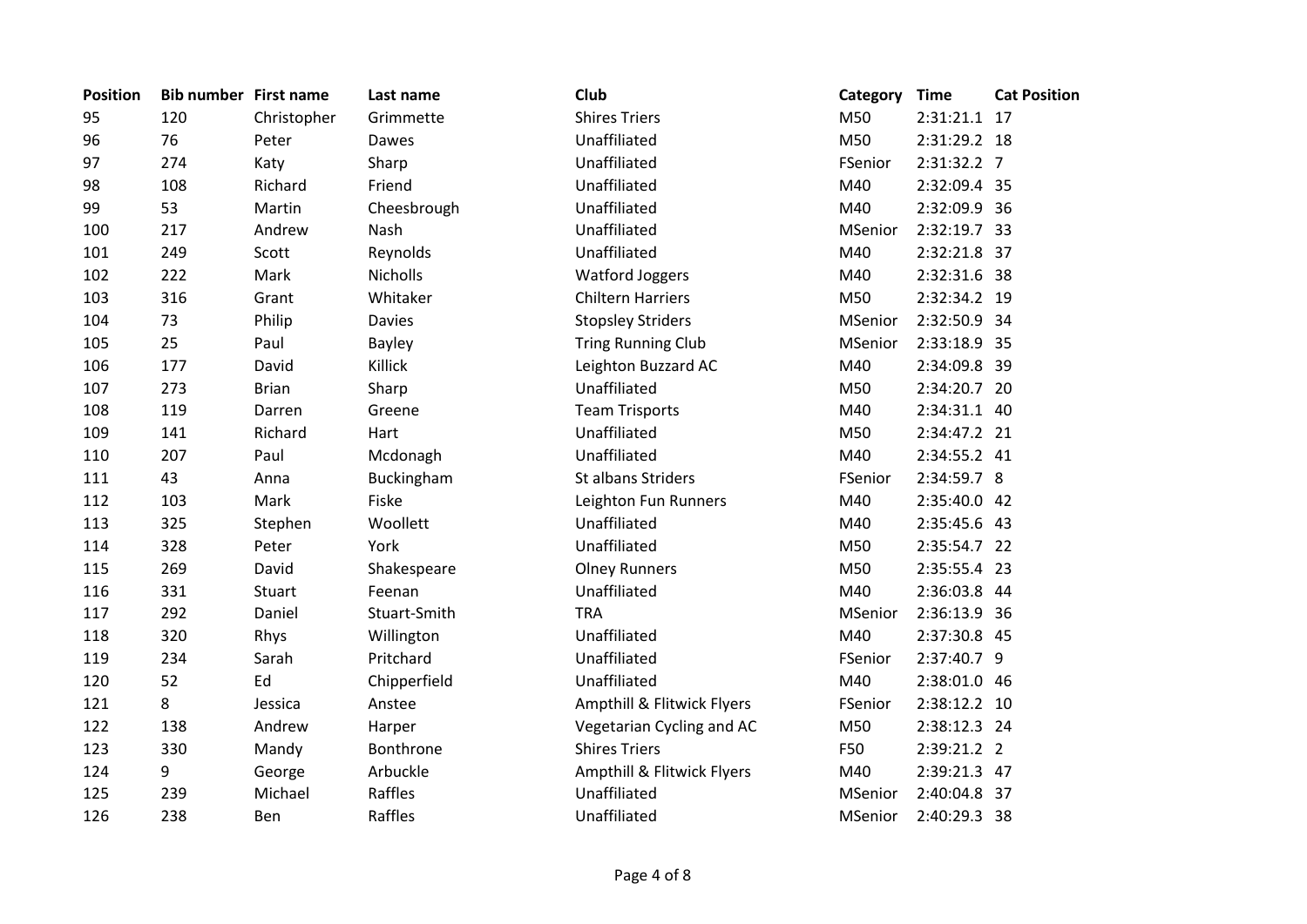| <b>Position</b> | <b>Bib number</b> First name |             | Last name      | Club                            | Category       | <b>Time</b>  | <b>Cat Position</b> |
|-----------------|------------------------------|-------------|----------------|---------------------------------|----------------|--------------|---------------------|
| 127             | 289                          | Simon       | Stevenson      | <b>Tring Running Club</b>       | M40            | 2:40:30.1 48 |                     |
| 128             | 312                          | Ralph       | Ward           | <b>Bedford Harriers</b>         | M50            | 2:41:15.0 25 |                     |
| 129             | 186                          | Dean        | Langton        | Unaffiliated                    | <b>MSenior</b> | 2:41:15.6 39 |                     |
| 130             | 241                          | Himanshu    | Raja           | Unaffiliated                    | M50            | 2:41:59.3 26 |                     |
| 131             | 196                          | Rory        | Lumsdon        | Unaffiliated                    | M40            | 2:42:08.0 49 |                     |
| 132             | 47                           | Adam        | <b>Butler</b>  | Unaffiliated                    | M40            | 2:42:23.4 50 |                     |
| 133             | 209                          | Domini      | McMunn         | Unaffiliated                    | FSenior        | 2:42:32.2 11 |                     |
| 134             | 14                           | Kate        | <b>Bailey</b>  | <b>Shires Triers</b>            | F40            | 2:42:33.2 4  |                     |
| 135             | 282                          | Katherine   | Solomon        | <b>Bearbrook Running Club</b>   | FSenior        | 2:43:02.0 12 |                     |
| 136             | 187                          | Andy        | Lawson         | Unaffiliated                    | M40            | 2:43:09.6 51 |                     |
| 137             | 171                          | Andrew      | Keen           | Leighton Buzzard Triathlon Club | M40            | 2:43:40.2 52 |                     |
| 138             | 157                          | Richard     | Horton         | Unaffiliated                    | M50            | 2:43:52.7 27 |                     |
| 139             | 127                          | Sandra      | Hall           | <b>Bearbrook Running Club</b>   | F50            | 2:44:37.4 3  |                     |
| 140             | 112                          | Chris       | Giraudeau      | Unaffiliated                    | M40            | 2:44:48.0 53 |                     |
| 141             | 5                            | Ali         | Allen          | <b>Datchet Dashers</b>          | F50            | 2:45:12.4 4  |                     |
| 142             | 72                           | Paul        | <b>Davies</b>  | Unaffiliated                    | M40            | 2:45:29.8 54 |                     |
| 143             | 38                           | Debbie      | Bowen          | Unaffiliated                    | F40            | 2:45:38.9 5  |                     |
| 144             | 27                           | Mark        | Beaver         | <b>Team Trident</b>             | M40            | 2:45:47.6 55 |                     |
| 145             | 271                          | Mrs         | Sharman        | <b>Watford Joggers</b>          | F50            | 2:46:07.0 5  |                     |
| 146             | 211                          | Lindsay     | Melling        | Unaffiliated                    | F40            | 2:46:27.6 6  |                     |
| 147             | 180                          | Simon       | King           | <b>Bedford Harriers</b>         | M50            | 2:46:29.8 28 |                     |
| 148             | 91                           | Pascal      | Dubois-Pelerin | Unaffiliated                    | M50            | 2:46:35.0 29 |                     |
| 149             | 143                          | Mark        | Haynes         | Leighton Buzzard AC             | M40            | 2:46:39.3 56 |                     |
| 150             | 335                          | Peter       | Mason          | <b>Bearbrook Running Club</b>   | M70            | 2:47:04.4 1  |                     |
| 151             | 189                          | Simon       | Lee            | <b>Shires Triers</b>            | M50            | 2:47:50.9 30 |                     |
| 152             | 153                          | Gary        | Homewood       | <b>Mornington Chasers</b>       | M50            | 2:47:58.9 31 |                     |
| 153             | 297                          | David       | Thomas         | Unaffiliated                    | M50            | 2:48:08.5 32 |                     |
| 154             | 49                           | Kate        | Carroll        | Unaffiliated                    | F50            | 2:48:17.8 6  |                     |
| 155             | 322                          | James       | Wilson         | Unaffiliated                    | M40            | 2:48:18.7 57 |                     |
| 156             | 321                          | Fran        | Wilson         | Unaffiliated                    | F40            | 2:49:32.6 7  |                     |
| 157             | 37                           | Leon        | <b>Bosch</b>   | <b>Tring Running Club</b>       | M50            | 2:49:43.5 33 |                     |
| 158             | 202                          | <b>Nick</b> | Matthews       | Unaffiliated                    | <b>MSenior</b> | 2:49:44.1 40 |                     |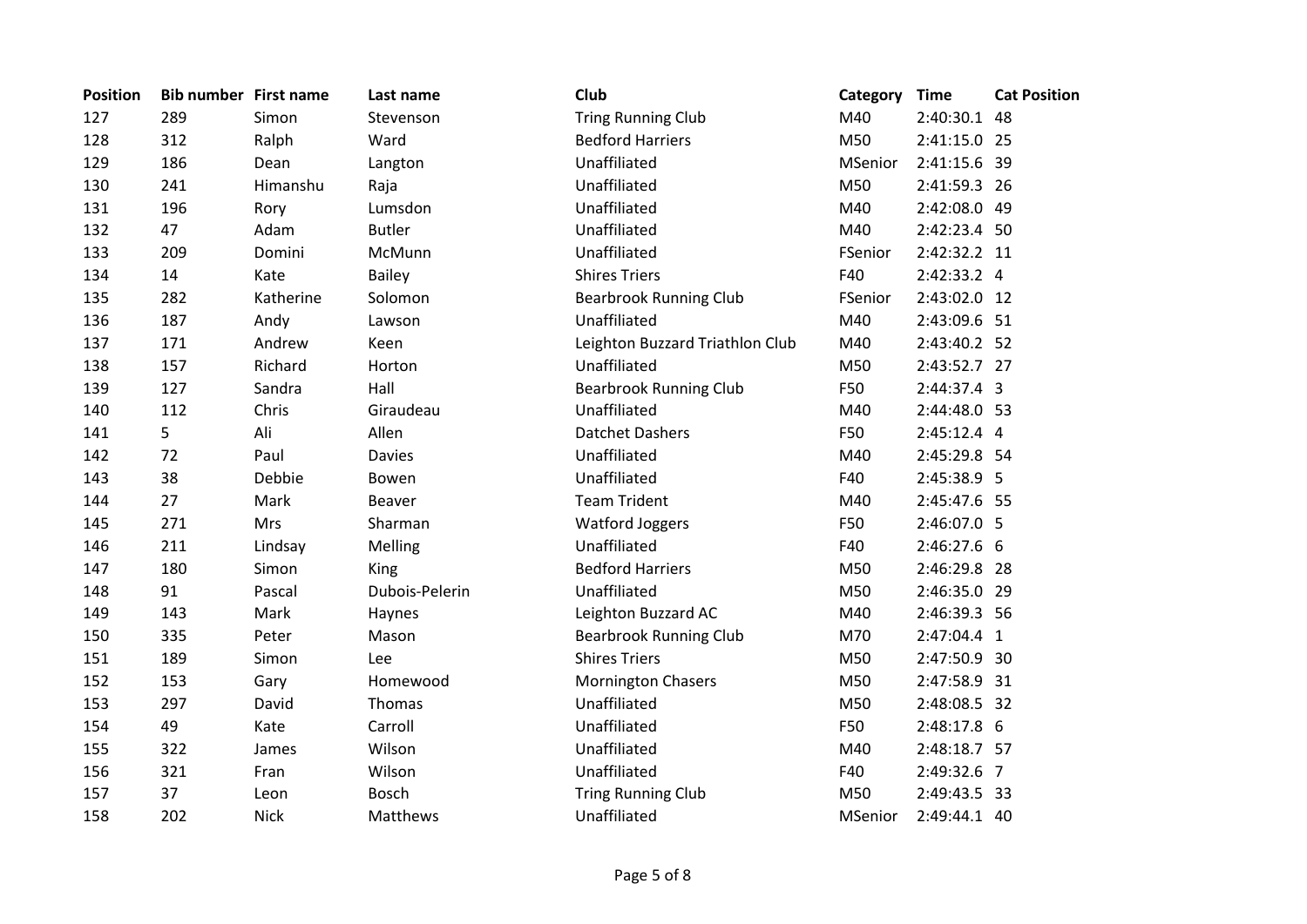| <b>Position</b> | <b>Bib number</b> First name |             | Last name    | Club                           | Category       | <b>Time</b>  | <b>Cat Position</b> |
|-----------------|------------------------------|-------------|--------------|--------------------------------|----------------|--------------|---------------------|
| 159             | 299                          | Caroline    | Thrussell    | North Herts Road Runners       | F50            | 2:49:44.6 7  |                     |
| 160             | 279                          | Gavin       | Shurmer      | Unaffiliated                   | M50            | 2:50:35.1 34 |                     |
| 161             | 213                          | Firmin      | Moriarty     | Addiscombe cc                  | M50            | 2:51:16.9 35 |                     |
| 162             | 66                           | Daniel      | Curtis       | Unaffiliated                   | <b>MSenior</b> | 2:51:17.5 41 |                     |
| 163             | 65                           | <b>Nick</b> | Costin       | <b>Redway Runners</b>          | M50            | 2:51:26.7 36 |                     |
| 164             | 116                          | David       | Gourlay      | Unaffiliated                   | M40            | 2:51:35.7 58 |                     |
| 165             | 26                           | Tom         | Beach        | <b>Bedford Harriers</b>        | <b>MSenior</b> | 2:51:39.2 42 |                     |
| 166             | 204                          | Richard     | Maw          | St albans Striders             | M60            | 2:51:43.5 2  |                     |
| 167             | 319                          | Gayle       | Willington   | Unaffiliated                   | F40            | 2:52:26.9 8  |                     |
| 168             | 168                          | Kirsty      | Jones        | <b>Bedford Harriers</b>        | FSenior        | 2:52:27.6 13 |                     |
| 169             | 291                          | Lee         | Strain       | Hillingdon triathletes         | M40            | 2:52:32.1 59 |                     |
| 170             | 6                            | Charles     | Allen        | <b>Datchet Dashers</b>         | M50            | 2:52:44.5 37 |                     |
| 171             | 161                          | Phillip     | Hyde         | Unaffiliated                   | MSenior        | 2:52:45.7 43 |                     |
| 172             | 281                          | Doug        | Smith        | Unaffiliated                   | M60            | 2:52:59.3 3  |                     |
| 173             | 310                          | Nicola      | Walpole      | Wellingborough and District AC | F40            | 2:53:38.1 9  |                     |
| 174             | 110                          | Tom         | Garrad-Cole  | Unaffiliated                   | M40            | 2:54:00      | 60                  |
| 175             | 247                          | Monika      | Revesz       | Unaffiliated                   | F40            | 2:54:23.8 10 |                     |
| 176             | 296                          | Ben         | Thomas       | Unaffiliated                   | M40            | 2:54:36.5 61 |                     |
| 177             | 159                          | Andrew      | Hull         | St albans Striders             | M40            | 2:54:53.0 62 |                     |
| 178             | 277                          | John        | Sheehan      | Unaffiliated                   | M60            | 2:54:53.9 4  |                     |
| 179             | 158                          | Alison      | How          | <b>Vocalink Running Club</b>   | F40            | 2:54:54.4 11 |                     |
| 180             | 270                          | Dominic     | Sharman      | Unaffiliated                   | M40            | 2:54:55.3 63 |                     |
| 181             | 95                           | Roderick    | Elder        | Unaffiliated                   | M50            | 2:55:01.3 38 |                     |
| 182             | 252                          | Julie       | Rice         | <b>Watford Joggers</b>         | F50            | 2:55:13.8 8  |                     |
| 183             | 317                          | Rob         | White        | Unaffiliated                   | M40            | 2:55:39.2 64 |                     |
| 184             | 236                          | Georgina    | Quayle       | North Herts Road Runners       | FSenior        | 2:56:19.0 14 |                     |
| 185             | 283                          | Mark        | Spanswick    | Unaffiliated                   | M50            | 2:57:07.7 39 |                     |
| 186             | 285                          | Amelia      | <b>Stack</b> | Unaffiliated                   | FSenior        | 2:57:42.0 15 |                     |
| 187             | 251                          | Tim         | Rial         | <b>Bearbrook Running Club</b>  | <b>MSenior</b> | 2:57:46.5 44 |                     |
| 188             | 55                           | Peter       | Clarke       | Unaffiliated                   | M40            | 2:57:54.8 65 |                     |
| 189             | 286                          | David       | Stanley      | Ampthill & Flitwick Flyers     | M60            | 2:58:25.9 5  |                     |
| 190             | 206                          | Rob         | McCartney    | Unaffiliated                   | M40            | 2:58:58.0 66 |                     |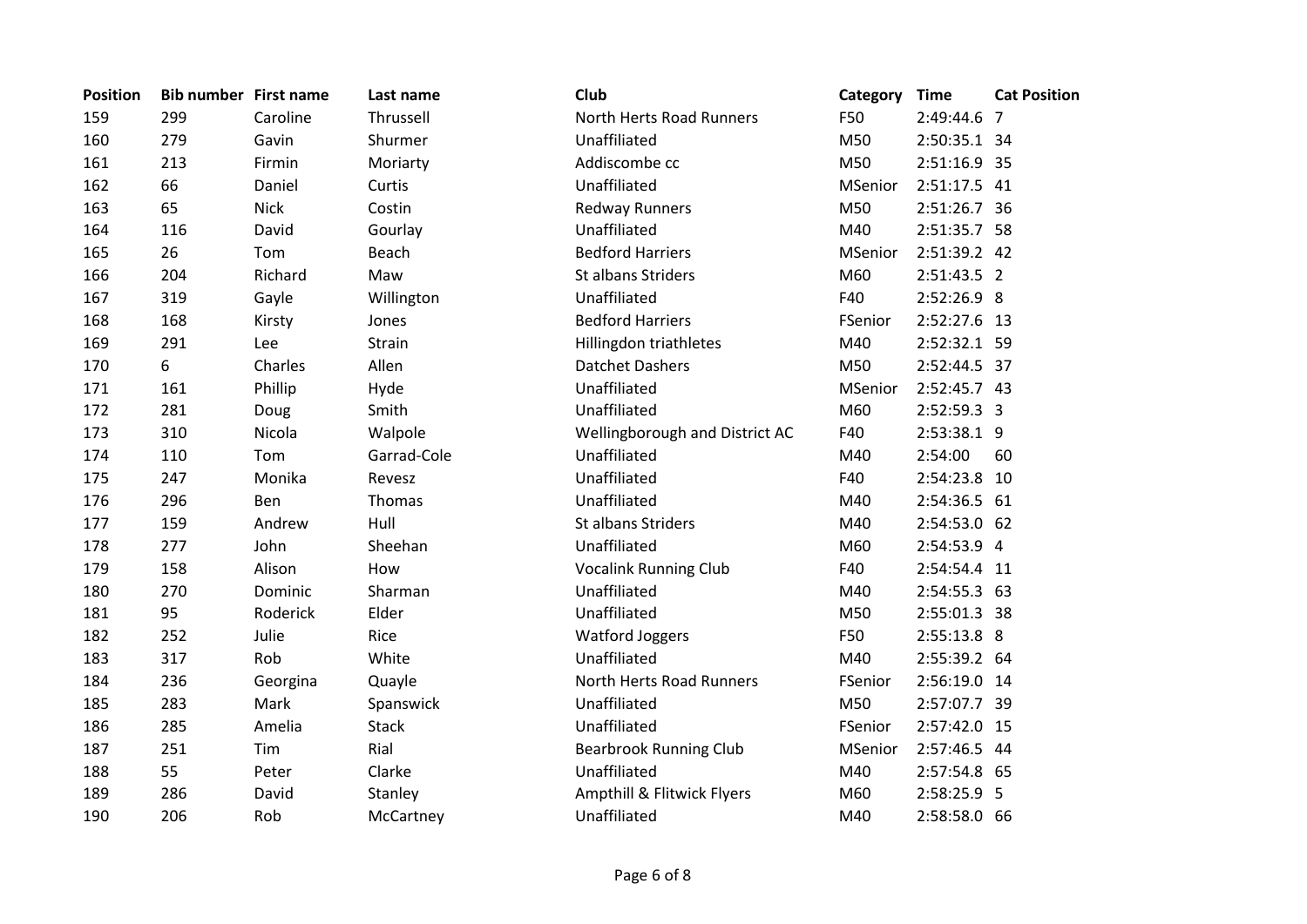| <b>Position</b> | <b>Bib number</b> First name |          | Last name     | Club                           | Category       | <b>Time</b>   | <b>Cat Position</b> |
|-----------------|------------------------------|----------|---------------|--------------------------------|----------------|---------------|---------------------|
| 191             | 126                          | Gareth   | Hall          | Unaffiliated                   | <b>MSenior</b> | 2:59:55.2 45  |                     |
| 192             | 210                          | Peter    | McMunn        | Unaffiliated                   | M60            | 3:00:29.2 6   |                     |
| 193             | 200                          | Samantha | Marlton       | <b>Bedford Harriers</b>        | FSenior        | 3:00:46.1 16  |                     |
| 194             | 105                          | Lawrence | Folley        | <b>Bedford Harriers</b>        | M50            | 3:00:48.3 40  |                     |
| 195             | 75                           | Amanda   | Davis         | Wellingborough and District AC | F40            | 3:01:13.1 12  |                     |
| 196             | 84                           | Jo       | Desborough    | <b>Harpenden Arrows</b>        | F40            | 3:01:13.8 13  |                     |
| 197             | 96                           | Willie   | Ellingham     | Harpenden Arrows               | M50            | 3:01:27.9 41  |                     |
| 198             | 83                           | Paul     | Dennison      | Unaffiliated                   | M40            | 3:01:53.2 67  |                     |
| 199             | 263                          | Dave     | Saunders      | Run Redbourn!                  | M40            | 3:01:53.7 68  |                     |
| 200             | 237                          | Marcia   | Quinn         | <b>Watford Joggers</b>         | F50            | 3:02:21.3 9   |                     |
| 201             | 20                           | Rebecca  | <b>Bates</b>  | <b>Striders</b>                | F40            | 3:02:22.4 14  |                     |
| 202             | 304                          | Andrew   | Turmer        | Unaffiliated                   | M50            | 3:03:02.1 42  |                     |
| 203             | 298                          | Paul     | Thomas        | Leighton Fun Runners           | M60            | 3:03:02.9 7   |                     |
| 204             | 155                          | Joanna   | Horton        | <b>Bearbrook Running Club</b>  | F40            | 3:04:03.7 15  |                     |
| 205             | 212                          | Miranda  | Morgan        | <b>NHRR</b>                    | F60            | 3:04:44.3 2   |                     |
| 206             | 23                           | Joanne   | <b>Baxter</b> | <b>Tring Running Club</b>      | F50            | 3:05:14.6 10  |                     |
| 207             | 301                          | India    | Trusselle     | Unaffiliated                   | FSenior        | 3:05:52.1 17  |                     |
| 208             | 313                          | Sarah    | Watson        | <b>Shires Triers</b>           | F50            | 3:07:50.4 11  |                     |
| 209             | 10                           | Jun      | Ashida        | Unaffiliated                   | M50            | 3:07:51.1 43  |                     |
| 210             | 128                          | Suzie    | Hall          | <b>Redway Runners</b>          | F40            | 3:09:35.4 16  |                     |
| 211             | 89                           | Sam      | Downton       | David Lloyd Redway Runners     | F40            | 3:09:45.8 17  |                     |
| 212             | 242                          | Stewart  | Read          | <b>Stopsley Striders</b>       | M40            | 3:10:15.0 69  |                     |
| 213             | 97                           | Guy      | Emmans        | Wellingborough and District AC | M60            | $3:10:15.6$ 8 |                     |
| 214             | 11                           | Helen    | Auster        | Unaffiliated                   | FSenior        | 3:12:07.8 18  |                     |
| 215             | 193                          | Emma     | Lowndes       | Unaffiliated                   | FSenior        | 3:12:52.7 19  |                     |
| 216             | 327                          | Sarah    | Wright        | Unaffiliated                   | F40            | 3:13:28.4 18  |                     |
| 217             | 324                          | David    | Wise          | <b>Gade Valley Harriers</b>    | M40            | 3:13:28.8 70  |                     |
| 218             | 192                          | Ben      | Levan         | Unaffiliated                   | M40            | 3:15:17.9 71  |                     |
| 219             | 31                           | Chris    | <b>Binks</b>  | Unaffiliated                   | <b>MSenior</b> | 3:15:27.8 46  |                     |
| 220             | 235                          | Carina   | Quayle        | North Herts Road Runners       | F50            | 3:19:13.9 12  |                     |
| 221             | 121                          | Petra    | Grosse-Hull   | St albans Striders             | F40            | 3:20:02.4 19  |                     |
| 222             | 201                          | Tomoto   | Masuda        | Unaffiliated                   | <b>MSenior</b> | 3:20:51.6 47  |                     |